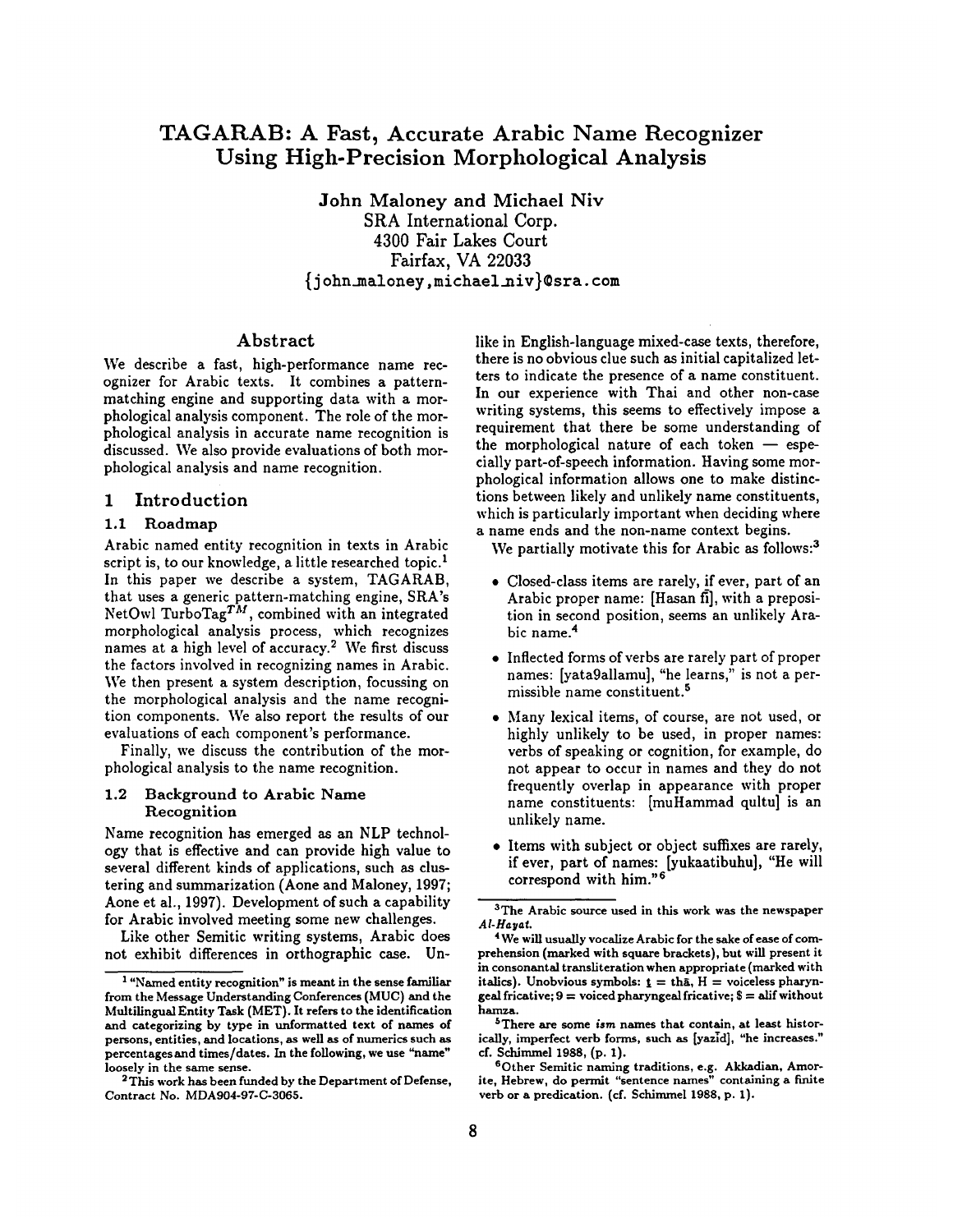In addition, there are many positive cues, such as titles, frequent given names, and so forth, that allow a system to identify names, but some morphological characterization of non-name portions is of critical importance. We will discuss this in more detail below in Section 4.

# 2 System Description

Figure 1 contains the architecture of TAGARAB.

Our system has two major modules: a Morphological Tokenizer and a Name Finder. The Morphological Tokenizer has the ability, in addition to performing lexical scanning that establishes wordlevel units, to add morphological features to tokens. Text encoded in ISO-8859-6 is first passed through this tokenizer and then the tokenized stream is processed by the Name Finder module which identifies names and other extraction targets and annotates the text with appropriate SGML tags for each extracted item.

# 2.1 Morphological Tokenizer

#### 2.1.1 Description

The Morphological Tokenizer's basic task is to identify the sequences of words, punctuation symbols, numbers, existing SGML tags, etc., that comprise the input text. For each such "token," a description of what it has found is returned as a vector of up to 32 application-definable bits (e.g., PUNC-TUATION, WORD, NUMBER). The Tokenizer is a very fast program, generated using the Flex scannergenerator from a tokenizer specification.

We decided to augment the tokenizer's usual role. While it still finds numbers and punctuation tokens, it treats an Arabic word (a contiguous sequence of Arabic letters) as a collection of one or more morpheme tokens, each with its own bit-vector of properties. The properties include those listed above, as well as morphology-specific properties whose nature and linguistic motivation is discussed in the next section.

Making the morphological analysis part of tokenization has the advantage of maintaining the high speed of SRA's TurboTag. An external morphology module  $-$  with a high computation overhead **--** would degrade performance.

Table 1 contains the features identified by the tokenizer.

Each token in the text receives some subset of the lexical types in Table 1. For example, a string such as *šrbh*, phonetically [saribahu], "he drank it," receives the tokenizer types ARABIC, PERFECT, and SUFFIX. The first type means that the token comprises Arabic letters, the second that it is a Perfect verb form, and the third that there is a suffix attached. Note that in this case, the string is not broken up into pieces, such as stem and suffix. It re-

| <b>Basic Feature</b>         | Specification                              |
|------------------------------|--------------------------------------------|
| Token type (unique)          |                                            |
| <b>ARABIC</b>                | Arabic character string                    |
| <b>UPPER</b>                 | Upper-case English                         |
| LOWER                        | Lower-case English                         |
| <b>CAP</b>                   | Initial-cap English                        |
| <b>MIXED</b>                 | Mixed-case English                         |
| <b>PUNC</b>                  | <b>Punctuation marks</b>                   |
| INT                          | Arabic integer                             |
| <b>REAL</b>                  | Arabic number with decimal pt.             |
| WRITTEN                      | Arabic number with commas                  |
| UNKNOWN                      | Unknown token                              |
| White space info (optional)  |                                            |
| NOWS                         | No white space before token                |
| NL                           | New line char before token                 |
| <b>DSPACE</b>                | Double space before token                  |
| <b>TAB</b>                   | Tab before token                           |
| BL                           | Blank line before token                    |
| <b>SPACE</b>                 | Space before token                         |
| <b>Morphological Feature</b> |                                            |
|                              | Part of Speech (if P.O.S = ARABIC, unique) |
| <b>CLOSED</b>                | Closed-class items; not prep.              |
| CONJ                         | wa- and fa                                 |
| PREP                         | Prepositions                               |
| NOUN                         | Nouns, including Verbal Nouns              |
| <b>IMPERFECT</b>             | Imperfects, including all moods            |
| ADJ                          | Adjectives                                 |
| ADV                          | Adverbs                                    |
| PERFECT                      | Perfects                                   |
| <b>PART</b>                  | Participles (not used as                   |
|                              | noun or adjective)                         |
| Feature (optional)           |                                            |
| <b>DEF ART</b>               | Definite Article                           |
| SUFF                         | Verbal and Nominal Suffixes                |

Table 1: Tokenizer Features for Arabic

mains a single token with information being added as to what the component pieces are. The only cases where the tokenizer splits off pieces of a string are where there is an attached conjunction *(wa* or fa) or an attached preposition *(la, ba, ka),* or both. In these cases, in place of an original string such as orthographic *wq\$1,* phonetic [waq£1a], "and he said," there will he two separate tokens: [wa] with the type information ARABIC and CONJ, and [qala] with the type information ARABIC and PERFECT.

Some of these tokenizer types are exclusive, such as PERFECT and IMPERFECT. A token cannot be both simultaneously. Others, however, such as NOUN and DEF\_ART, can both be applied to a token.

#### 2.1.2 Implementation

We initially developed the morphological analysis module as a sequence of 31 patterns in Perl's regular expression language. This allowed us to efficiently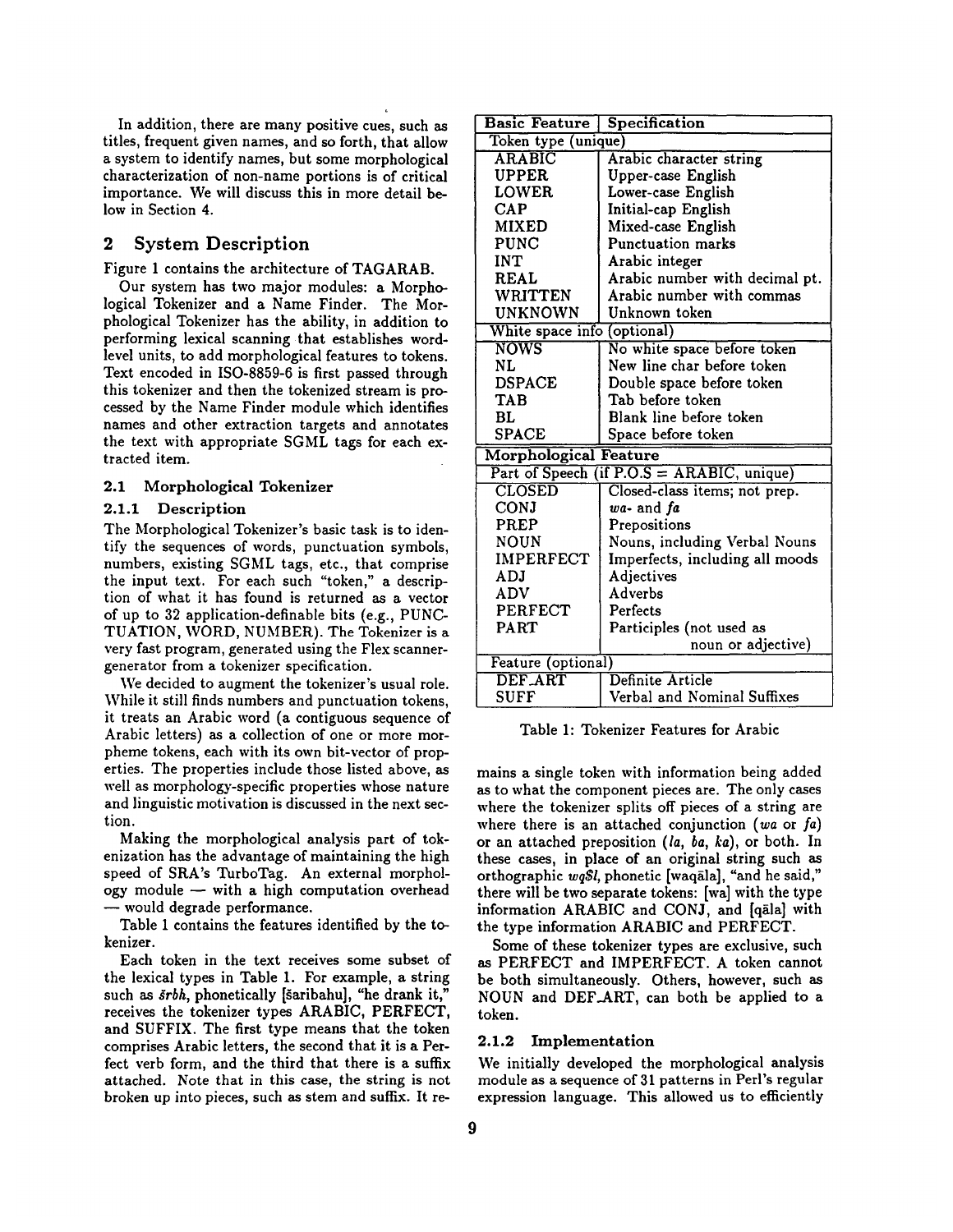

Figure 1: TAGARAB Architecture

develop and refine the patterns needed to recognize the various morphological word-shapes. When we plugged this version of the morphological analyzer into the original tokenizer, however, processing was quite slow due to the sequential nature of our morphological patterns and the backtracking nature of Perl's regular expression matcher. To compensate, we incorporated the morphological functionality directly into the Flex specification of the tokenizer. Whenever the Flex-generated scanner identifies an Arabic word, it dispatches the appropriate regularexpression to extract the separate morphemes from that word  $-$  a task that is beyond the capability of Flex.

The result is the fastest Arabic morphological analyzer we are aware of: The overall processing rate for TAGARAB is approximately 46 megabytes/hour on a Sun Ultra 1. Morphological processing by itself runs at about 190 megabytes/hour.

#### 2.1.3 Linguistic Design

We had originally planned to develop a morphological capability that would be helpful in improving name recognition, as discussed in Section 1.2. In the following, we discuss the linguistic design of the morphological analysis.

Arabic is a highly inflected language. We believed that there are frequently enough surface cues in the shape of an Arabic word<sup>7</sup> to allow the assignment of the kind of morphological information described in Section 2.1.1. For example, inflected forms of derived verb stems such as [yaftatiHu], "he inaugurates," would seem to have an orthographic "shape" that is fairly unique in an Arabic text. We felt that this information could be exploited to suecessfully identify tokens as nouns, verbs (perfects or

<sup>7</sup>TAGARAB deals exclusively with the written form, i.e., without indication of **short vowels.** 

imperfects), etc., to a sufficiently reliable extent that the later name-recognition patterns could effectively make use of it.

The morphological analysis process consists of a series of regular expressions partially supported by lists of noun, verb, and adjective stems, as well as closed-class items. The regular expressions cover all allowable prefixes and suffixes for each stem type. Infixation phenomena, however, such as the infixed  $t$  of the Eighth Verbal Form,<sup>8</sup> are handled as variant forms in the verb stem list e.g., *'gtbr,* "he considered" and *9br,* "he crossed." No attempt is made to handle co-occurrence constraints among prefixes and suffixes, nor to assign voice. Likewise, no attempt is made to include contextual information, as is done with standard part-of-speech taggers. There is no attempt to handle ambiguity: The regular expression patterns are ordered, and the search for an analysis of a word stops at the first match. The token types are then assigned, and the form is not submitted to any other regular expressions.

Not all Arabic tokens are hit by one of these regular-expression patterns that provide morphological features. Although there is a mix of patterns supported by lexical information and patterns that operate entirely by rule (no supporting lexical data), the vast majority of matches appear to occur with the former set of patterns. In other words, the coverage of the morphological analysis is crucially dependent on the lexical data. There are 1051 noun forms, 813 verb forms, and 241 adjective forms. There is also a comprehensive list of closed-class items. The notion of "lexical item" in TAGARAB's lists is somewhat similar to the listing principle found in Landau : broken plural forms for nouns and ad-

**SWe use the** usual terms for these forms found in **Western**  grammars.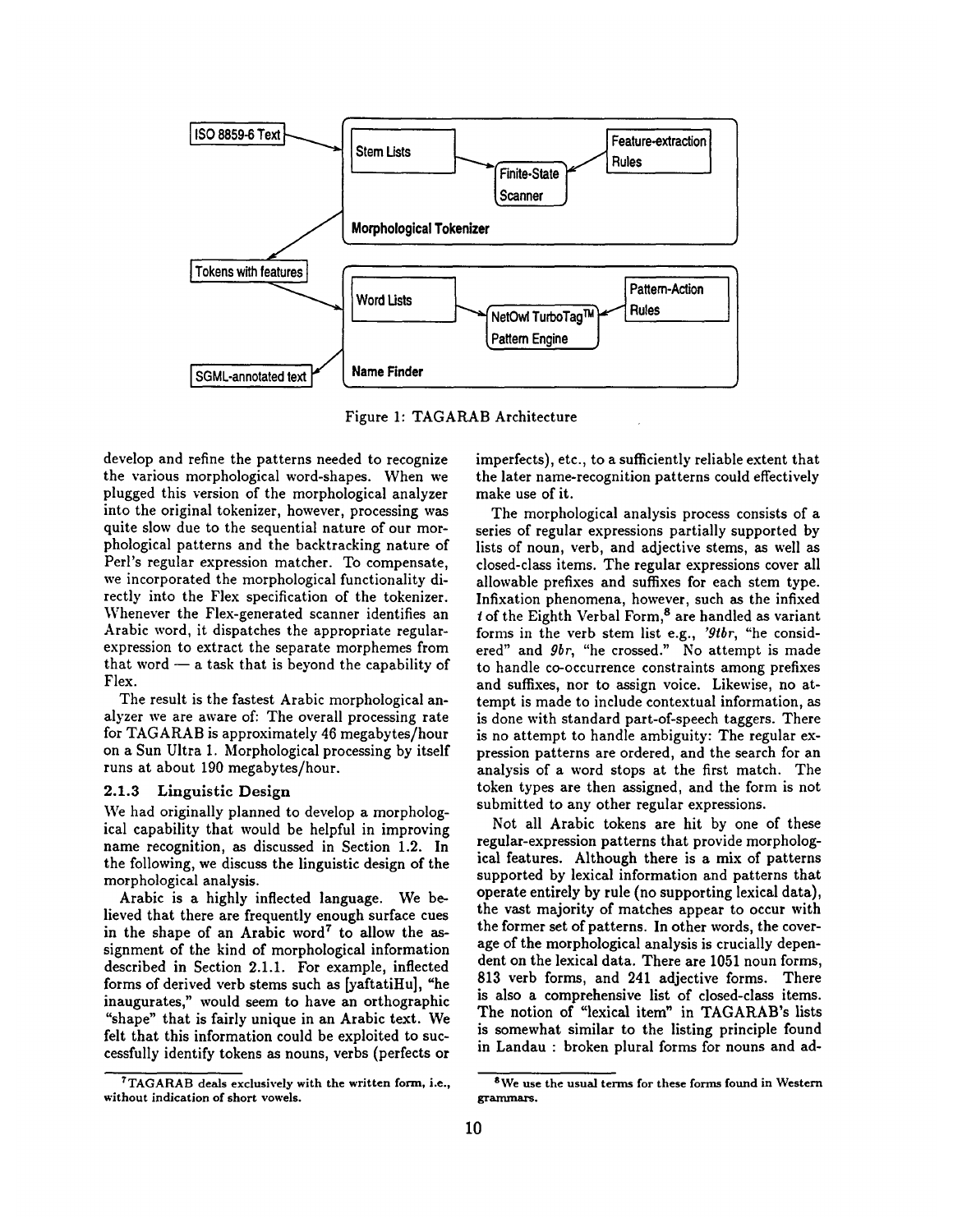jectives receive an independent entry, much like different stems of verbs as mentioned previously. We make no effort to distinguish I and II forms of verbs, as these are not usually distinguished orthographically in *AI-Hayat.* In general, if there is no visible orthographic distinction in normal Arabic prose, we do not make a distinction in the lexical data.

We also entered forms both with and without *hamza, as* in *AbHayat* any form that may receive *a hamza* may also appear without it (even in **the**  same text!).

Another important feature is that we entered only what seemed to us to be frequent lexical items in the lexical lists, and tried to do it in such a manner that what seemed intuitively the most likely reading of a form would be the one selected. This makes sense in the case of such a highly deterministic morphology and also given our time and resource constraints. We wanted to ensure that we got the right readings for a large number of highly frequent items, as this would be the most useful way to constrain the namerecognition patterns. Many high-frequency common nouns, verbs, adjectives, and other parts of speech in Arabic do not usually form part of names. As it turned out (See Section 4 below), this strategy worked quite well with person names but was less significant for organization names.

We also decided not to enter items that are used directly by the later name-recognition patterns, such as locations and given names, as these are accessed by the patterns through that module's own word lists and therefore having a morphological reading for them is not important (see Section 2.2).

In addition to the supporting lexical data, the ordering of the regular expressions also aided in determining the analysis selected. The regular expressions are grouped functionally, and in general the ones pertaining to closed class items apply first, then nouns, adjectives, perfects, and imperfects in that order. This had the effect that items which are highly "marked" as belonging to one category (e.g., verbs with a double pronominal object) would be captured appropriately by a verb-recognizing regular expression that looks for such suffixes, but that items that are not so highly marked (e.g., a simple third-person masculine perfect form) would be biased towards a reading according to the order of the regular expressions.

We were pleasantly surprised to learn that this  $\sin\theta$  of approach  $-$  although obviously simplistic in some ways -- produces a very high level of precision in analysis (i.e., the parts of speech assigned tend strongly to be correct) and surprisingly good recall (i.e., there is good coverage of the corpus). We discuss our empirical results in Section 3.

In addition, the morphological information thus produced contributed substantially to the effectiveness of the name-recognition patterns. We discuss this in Section 4.

#### 2.2 Name Finder

The Name Finder module of TAGARAB (see Figure 1) uses as input the tokens found by the Morphological Tokenizer with the basic and morphological features attached. The pattern-matching engine is SRA's NetOwl TurboTag<sup>TM</sup>. It uses data consisting of a set of Pattern-Action rules supported by Word Lists. The latter consists of items such as personal titles that are used by the patterns to recognize names. The Pattern-Action rules use contextual and structural information about names to recognize them dynamically. They also make extensive use of the feature information coming from the Morphological Tokenizer. There is minimal permanent storage of names.

The Pattern-Action rules are written in a convenient specification language. They are not compiled, but are read at run time as part of engine initialization.

### 3 Evaluation

#### 3.1 Morphology

# 3.1.1 Preparation

To evaluate the quality of the morphological analysis, we used SRA's tagging tool, TagTool $^{TM}$ , to manually tag a set of documents for morphological analysis and part of speech.<sup>9</sup>

For this test document set, we randomly selected fourteen texts from the *AI-Hayat* CD-ROM not belonging to the name recognition training or testing sets. In addition to manually tagging them, we also ran TAGARAB over these fourteen texts and used a standard MUC-style scoring program to compare the morphological output of TAGARAB with the "answers" in the hand-tagged version.

# 3.1.2 Tagging Rules

We hand-tagged every token in the text, except for:

- Punctuation, Digits
- Tokens within person names
- Person titles
- Locations
- Location adjectives (e.g., [kuwayti], [lubnāni])
- Adverbs or accusative forms of nouns or adjectives marked by *fatHafayn.*

<sup>&</sup>lt;sup>9</sup>Because of staffing constraints and need for knowledge **of Arabic, the** same person worked on both **the development of the** morphology component, the name patterns, and also **hand-tagged the test set. To remove** as far as possible any taint, we did not change **the system** or any supporting **data**  once the manual tagging began.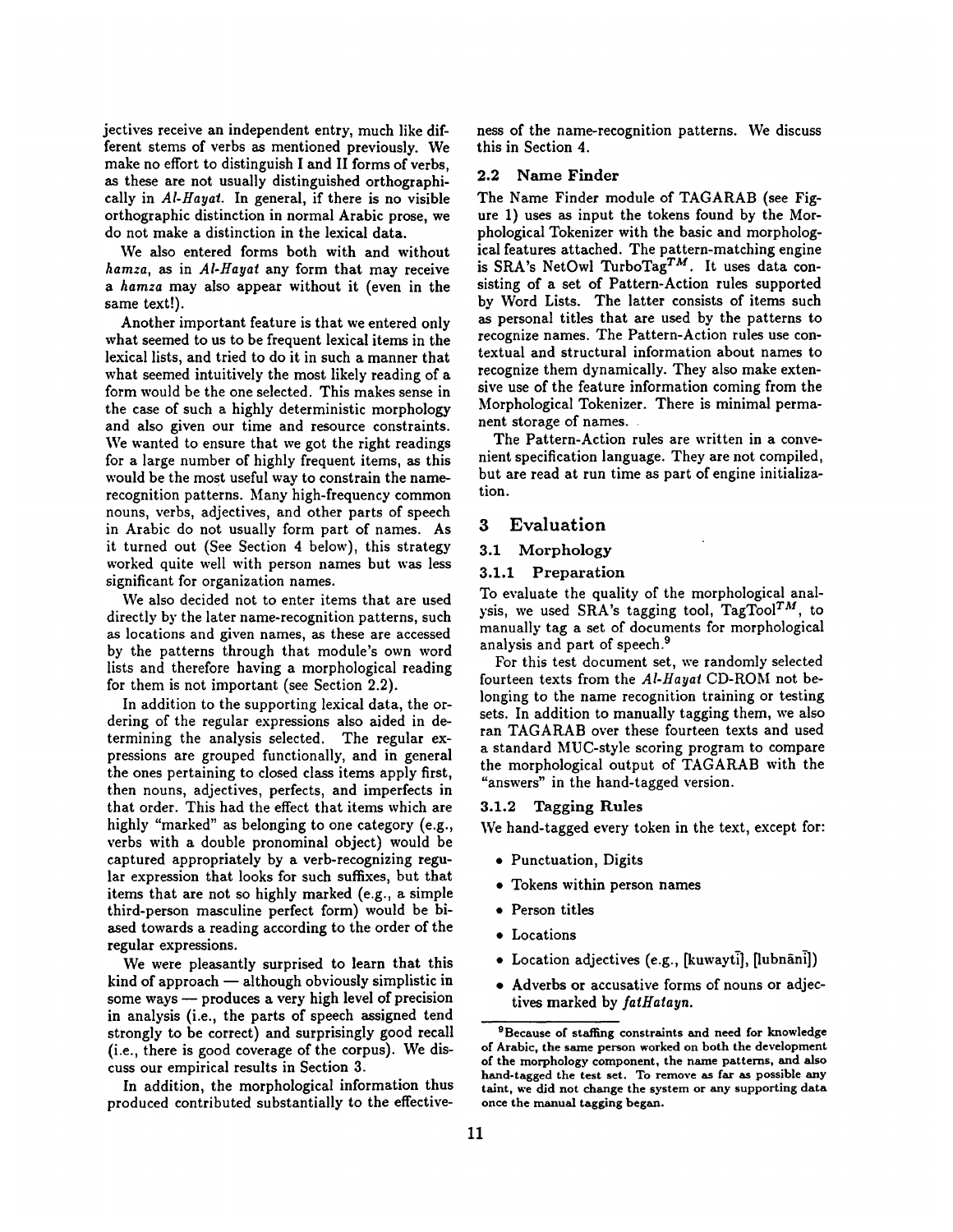These exceptions exist because the morphology component did not attach features to these items for the reasons given in Section 2.1.3. As a result of not hand-tagging them, the scoring program judged as spurious any morphological features found by the system for such items.

We tagged the test set contextually, again in accordance with the design of the morphological component. The most important effect was on the feature PART. We found participles which act usually as a noun, (e.g., [al-mašrū9], "the plan", [almuwazzaf], "the employee"), usually as an adjective (e.g., [al-bayt al-majhūl], "the unknown house") or seem to be freely used in either reading (e.g., [muslim], "Muslim,"). We tagged these participles contextually as nouns or adjectives. One effect of this was that the number of items tagged as participles was quite low (in effect, only when they are used predicatively).

In all, the evaluation corpus contains 3214 tokens, of which 2324 are Arabic words. 1879 of the latter received morphological features when hand-tagged.

#### 3.1.3 Morphology Evaluation

The scores for the morphology component are given in Table 2.<sup>10</sup>

Since we did not have access to a morphological analyzer that produces all possible readings for forms based on a large lexicon, we do not have a picture of the total morpho-lexical ambiguities in our evaluation texts. However, despite the small lexicon we manually built, the overall recall is reasonable (73.0%), and it also holds up well for most of the major open class items: perfects (72.7%), imperfects  $(60.2\%)$ , and nouns  $(66.8\%)$ . The low recall in adjectives (28.8%) is due to the fact that we did not make many lexical entries for adjectives. Since adjectives do not come first in the Arabic noun phrase, and since we use the morphological information to constrain the name patterns, tagging the head noun in a noun phrase is what is generally necessary, not tagging the adjective.

What is striking in the above table is the high precision across all the categories, with the exception of adjectives and participles, the latter a very small set for the reasons set out in Section 3.1.2. Precision is consistently above 90%. We interpret this to mean that a manually built system with a moderate lexicon, having the capacity to only select one reading for a given form and not paying any attention

to a word's context, is capable of a very significant amount of morphological disambiguation in Arabic.

Our results are also consistent with the results of Levinger *et al.* for the structually similar Hebrew. Levinger *et ai.* discovered that non-contextbased morphological analysis preferring the most likely morpho-lexical analysis (generated using a statistical algorithm) gives extremely good results.

Table 3 shows the collisions among the tags.

The most common confusions were between perfects and nouns in both directions. The system tagged the following tokens as nouns where the human tagged them as perfects:  $n\bar{s}r$  (2x), "he/it published," *bgJ,* "he/it sent," Hd\_t, "it happened," wsfthm, "we described them,"<sup>11</sup> sdrt, "was issued, appeared," wSsl, "he/it continued."<sup>12</sup>

Conversely, there were 16 cases where TAGARAB considered a token as a perfect, and the human tagged it as a noun. As with the previous case, the great majority were confusions of the perfect with a derivationally related noun or verbal noun (e.g., *qtl,* "he killed" or "killing.") Despite the small numbers of such collisions in the sample, it seems to us that this is the most difficult disambiguation task, at least at the part of speech level, since verbal nouns plus the semantic subject or object in an *idafa* construction can look much like a finite verb plus subject or object. Clearly, context or a higher level of syntactic/semantic understanding is required to differentiate the two readings.

On the other hand, the other major confusion revealed by this table, Noun/Adjective and Adjective/Noun, is one that seems easily remedied by building in some knowledge of short context into the morphology component. For example, the following three examples (and the rest resemble these) are cases where the system selects a noun reading for the adjective within the scope of a noun phrase: [lāji'ūna muslimūn], "Muslim refugees," [bisūratin xaasa], "in a special form," [mu'tamaruhu al-siHāfi], "his news conference." In these cases, the adjectives also have noun readings, but the local context shows clearly which reading is correct.

These results identify specific areas of morpholexical ambiguity bringing into focus where additional contextual cues are needed for better ambiguity resolution.

#### **3.2 Evaluation of Name** Patterns

The scores for the name recognition in TAGARAB over the training set of texts are given in Table 4. The blind scores are given in Table 5.

<sup>&</sup>lt;sup>10</sup>The column headings are the standard ones from MUC: **POS:** possible number of points (one **point for** identifying a constituent boundary, another for identifying its category), ACT: actual responses given, COR: correct answers, PAR: boundary errors, INC: category labelling errors, SPU: responses **given** that are not in answer key, MIS: items in key missing from response, REC: recall (COR/POS), PRE: precision (COR/ACT), F-M: f-measure  $((2 \cdot PRE \cdot REC)/(PRE +$ REC)).

 $11$ In this case, TAGARAB had identified the initial  $w$  as the conjuntion wa and the rest of the string as a noun,  $\frac{sfthm}{}$ , "their property."

<sup>&</sup>lt;sup>12</sup> Similar to wsfthm. TAGARAB took the inital w as the conjunction and took the rest **of the** string as a noun.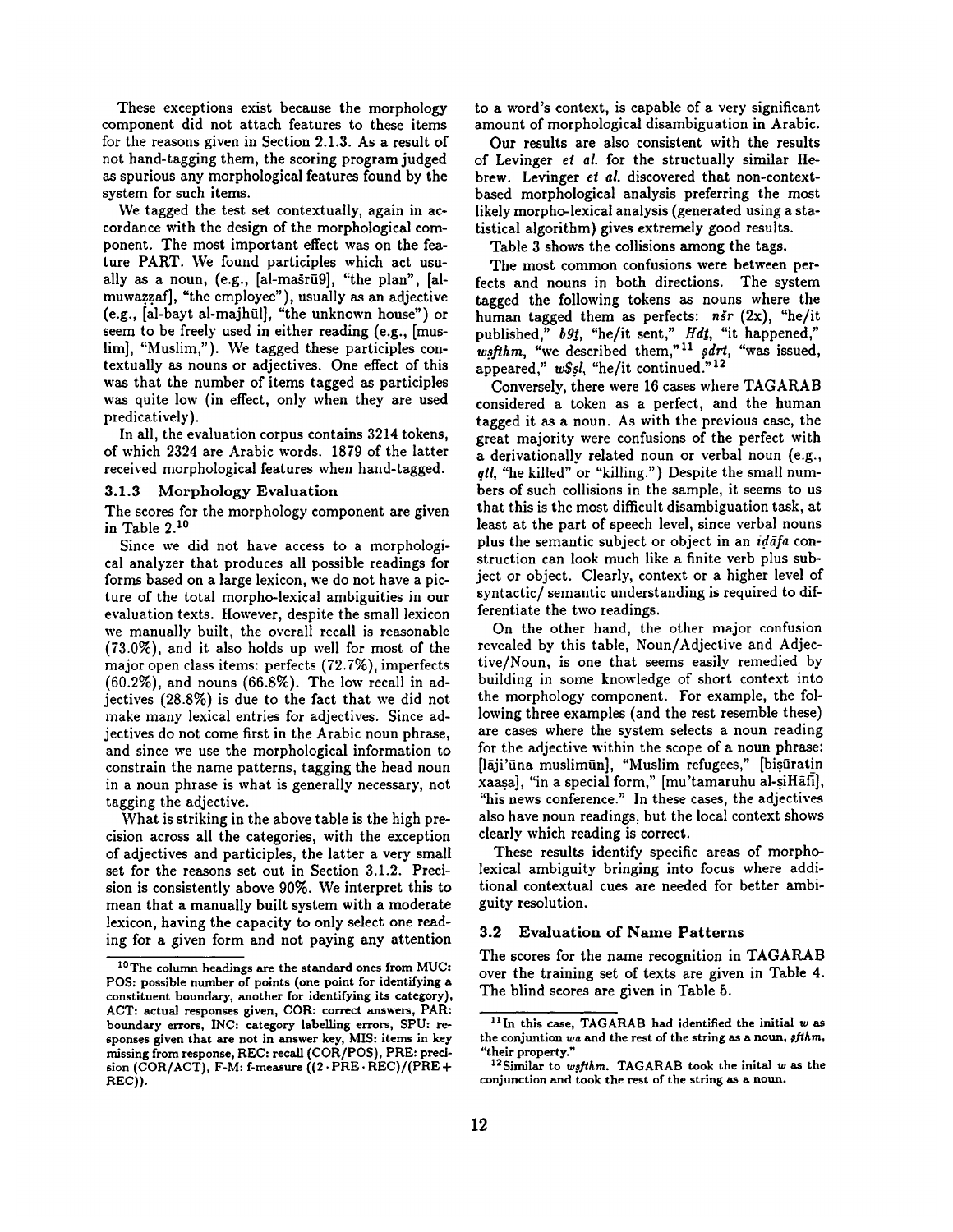| $\mathrm{Type}$ | POS  | <b>ACT</b> | $\overline{\text{COR}}$     | PAR | $\overline{\text{INC}}$ | ${\tt SPU}$ | MIS | ${\tt REC}$ | <b>PRE</b> | $F-M$ |
|-----------------|------|------------|-----------------------------|-----|-------------------------|-------------|-----|-------------|------------|-------|
| CLOSED          | 336  | 326        | $\overline{3}\overline{2}2$ | 0   | 4                       |             | 10  | 95.8        | 98.8       | 97.3  |
| PERFECT         | 300  | 240        | 218                         | 0   | 18                      | 4           | 64  | 72.7        | 90.8       | 80.7  |
| CONJ            | 286  | 306        | 284                         | 0   | 0                       | $22\,$      | 2   | 99.3        | 92.8       | 95.9  |
| PREP            | 772  | 696        | 674                         | 0   | 22                      | 0           | 76  | 87.3        | 96.8       | 91.8  |
| <b>ADJ</b>      | 320  | 136        | 92                          | 0   | 40                      | 4           | 188 | 28.8        | 67.6       | 40.4  |
| PARTICIPLE      | 12   | 8          | 6                           | 0   | $\boldsymbol{2}$        | 0           | 4   | 50.0        | 75.0       | 60.0  |
| IMPERFECT       | 186  | 124        | 112                         |     | 10                      | 2           | 64  | 60.2        | 90.3       | 72.3  |
| <b>'ADV</b>     | 32   | 28         | 26                          | 0   | 2                       |             | 4   | 81.2        | 92.9       | 86.7  |
| NOUN            | 1514 | 1072       | 1011                        |     | 50                      | 10          | 452 | 66.8        | 94.3       | 78.2  |
| TOTAL           | 3758 | 2936       | 2745                        |     | 148                     | 42          | 864 | 73.0        | 93.5       | 82.0  |
|                 |      |            |                             |     |                         |             |     |             |            |       |

Table 2: Final Scores for Morphological Tokenizer (see footnote 10)

| $Resp\backslash Keys$ | <b>NOUN</b>     | PREP | <b>PERFECT</b> | <b>CLOSED</b> | <b>ADV</b> | PART | <b>IMPERFECT</b> | ADJ | TOTAL           |
|-----------------------|-----------------|------|----------------|---------------|------------|------|------------------|-----|-----------------|
| NOUN                  |                 |      |                |               |            |      |                  | 17  | $\overline{32}$ |
| PREP                  |                 |      |                |               |            |      |                  |     |                 |
| PERFECT               | 16              | 9    |                |               |            |      |                  |     | 28              |
| <b>CLOSED</b>         |                 |      |                |               |            |      |                  |     |                 |
| <b>CONJ</b>           | 6               |      |                |               |            |      |                  |     |                 |
| <b>ADV</b>            |                 |      |                |               |            |      |                  |     |                 |
| PART                  |                 |      |                |               |            |      |                  | ົ   |                 |
| <b>IMPERFECT</b>      |                 |      |                |               |            |      |                  |     |                 |
| ADJ                   |                 |      |                |               |            |      |                  |     |                 |
| TOTAL                 | $\overline{25}$ | 11   | 9              | ົ             |            |      |                  | 20  | $\overline{74}$ |

Table 3: Morphological Tag Collisions (Rows=System Responses; Columns=Keys)

Pattern performance followed our experience with other languages, except for the recognition of time expressions. Usually, these scores run in the midto high-nineties on a test corpus, but the rich variety of time and date formulas hindered scoring very high here. The scores for Arabic are consistent with scores for other languages (Thai, Chinese, Japanese) where there is no orthographic case information.

# **4 Contribution of Morphology to Name Recognition**

As described in Section 2.2, name recognition is performed by a set of Pattern-Action rules ("patterns") supported by data in the form of word lists, and in the case of TAGARAB, reliance on morphological information.

To investigate the role of the latter in support ing name recognition, we performed an experiment where we turned off the morphological analyzer portion of the tokenizer to see what the impact on the patterns would be. "Turning off" the morphology simply means that we substituted a tokenizer that does not cleave off clitics, and only generates the token types under Basic Feature in Table 1 and none of those under Morphological Feature. This had the effect that name-finding patterns which had previously accessed the morphological features provided by the tokenizer could no longer do so. The patterns themselves were not changed in any way. The results are contained in Table 6. It should be compared with Table 5.

NUMBER and TIME do not show much change with morphological token information removed. This is not surprising, since the patterns identifying these elements rely on word lists of month names, written-out numerals, etc. We handled the different inflected forms of such items as words for time units ( $[9\overline{a}m]$ , "year," etc.) by simply listing all possibilites (singular, dual, plural, masculine, feminine) as separate entries. This is a reasonable strategy given the relatively small number of inflected forms for these items. In addition, relying on "static" word lists rather than "dynamically" generated morphological information coming from the tokenizer reduces the risk of error.

PERSON names are affected the most by not having the morphological features available: Recall drops 12.2 points and Precision 24.1. By contrast, ENTITY names are less affected: Recall loses 7.4, and Precision 7.2. This large difference in the drop in Precision (24.1 points for Person vs. 7.2 for Entity) is due to the difference in pattern-writing "styles" for the two name types. For PERSON names in Arabic, there are few structural or contextual clues: we had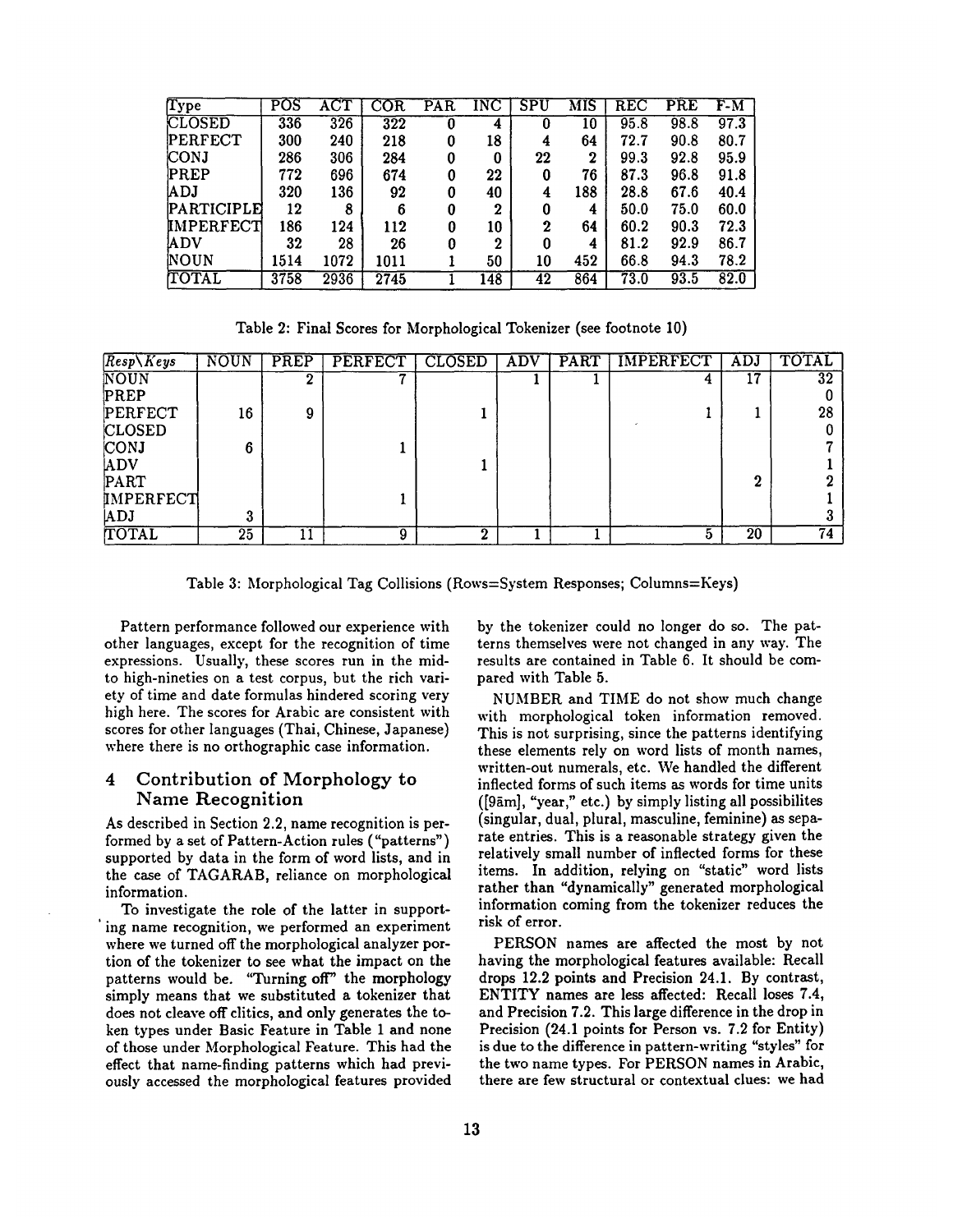| Type          | POS  |      | $\overline{COR}$ | <b>PAR</b> | INC | SPU | MIS | REC  | PRE  | F-M  |
|---------------|------|------|------------------|------------|-----|-----|-----|------|------|------|
| <b>NUMBER</b> | 314  | 314  | 307              |            |     |     | 2   | 97.8 | 97.8 | 97.8 |
| <b>ENTITY</b> | 2144 | 2070 | 1740             | 58         | 44  | 228 | 302 | 81.2 | 84.1 | 82.6 |
| <b>TIME</b>   | 1612 | 1574 | 1467             | 41         | 2   | 64  | 102 | 91.0 | 93.2 | 92.1 |
| LOCATION      | 2640 | 2680 | 2534             | 30         | 10  | 106 | 66  | 96.0 | 94.6 | 95.3 |
| <b>PERSON</b> | 1926 | 1946 | 1778             | 36         | 4   | 128 | 108 | 92.3 | 91.4 | 91.8 |
| <b>TOTAL</b>  | 8636 | 8584 | 7826             | l 70       | 60  | 528 | 580 | 90.6 | 91.2 | 90.9 |

Table 4: Name Recognition Scores for Arabic: Training Set

| Type          | <b>POS</b> | <b>ACT</b> | $\overline{\text{COR}}$ | <b>PAR</b> | INC | <b>SPU</b> | MIS  | $_{\rm REC}$ | PRE  | F-M  |
|---------------|------------|------------|-------------------------|------------|-----|------------|------|--------------|------|------|
| <b>NUMBER</b> | 264        | 262        | 256                     |            |     |            |      | 97.0         | 97.7 | 97.3 |
| <b>ENTITY</b> | 2024       | 1880       | 1557                    | 77         | 84  | 162        | 306  | 76.9         | 82.8 | 79.8 |
| <b>TIME</b>   | 1596       | 1416       | 1288                    | 60         | 4   | 64         | 244  | 80.7         | 91.0 | 85.5 |
| LOCATION      | 3468       | 3128       | 2957                    | 61         | 20  | 90         | 430  | 85.3         | 94.5 | 89.7 |
| PERSON        | 2466       | 2180       | 1879                    | 157        | 16  | 128        | 414  | 76.2         | 86.2 | 80.9 |
| TOTAL         | 9818       | 8866       | 7937                    | 359        | .24 | 446        | l398 | 80.8         | 89.5 | 85.0 |

Table 5: Name Recognition Scores for Arabic: Blind Set

available a list of titles and given names which served as the major indicators of the presence of a personal name. For the remainder of the name, consisting of an uncertain number of tokens extending out beyond the given name, there was not much to distinguish where the name ended and the non-name context began, except the morphological information provided by the tokenizer.

Islamic names involving elements such as [ibn], [bin], [abu], etc., were exploited as much as possible, but names with these elements were surprisingly rare in the *AI-Hayat* articles. 13

In effect, the patterns recognizing person names relied heavily on the presence of any morphological feature to rule out a given token as being part of the personal name. Without this information, there was, for example, a huge increase in the number of spurious names (names tagged by TAGARAB but with no equivalent in the human-tagged keys; under the SPU column in the score reports). One typical example is the vocalized string [mudir al-9amaliyat alsiyasiya], "Director of Political Operations," which the system took as a name, but which is actually an appositive to a preceding actual person name. The word [mudir] is on the title list signalling the onset of a name and there is nothing to constrain the next two tokens from being consumed. If morphological type information were available signalling that [al-9amaliyat] is not a likely name constituent, then the pattern would not have succeeded.

There was also increase in boundary errors (un-

der the PAR column in the score reports). These were those cases where the name pattern "didn't know where to stop," as in [al-sayyid muHammad albaGdadi ka'annahu], where the last element would have received the feature CLOSED from the Morphological Tokenizer since it is a subordinating conjunction with a person suffix. A further side-effect of such a boundary error, as well as the spurious names, is that an element such as [ka'annahu], once it is considered part of a name by the system, will be used to recognize variant short forms of that name. This has the result that any [ka'annahu] in the article is subject to being classified as a person name.

By contrast with person names, the patterns generating entity names were less affected by the lack of morphological information since they were able to exploit more specific name structure. For example, a pattern for a specific class of entity names might include both the initial word [majlis], "council," and have as final boundary marker an element such as a location adjective. The latter is a separate word list independent of the morphological component of the system. In effect, there are more specific structural indicators of entity names than there are of person names, so the patterns are written differently, with less reliance on morphological information.

The final category of names, LOCATION, shows a large increase in missing names (under the column MIS in the score reports). The reason for this might not be obvious, since location names do not receive any morphological features (see 2.1.3). However, the morphological capability within TAGARAB identifies clitic items such as the conjunctions [wa] and [fa], as well as the prepositions [ba], [la], and [ka], as described above in Section 2.1.1. If there is no mot-

 $13$ We do not have direct statistics on different name types in the source (e.g., Islamic, Russian). **However, we do have**  statistics on the relative yields of the patterns, which are organized themselves in terms of name types.